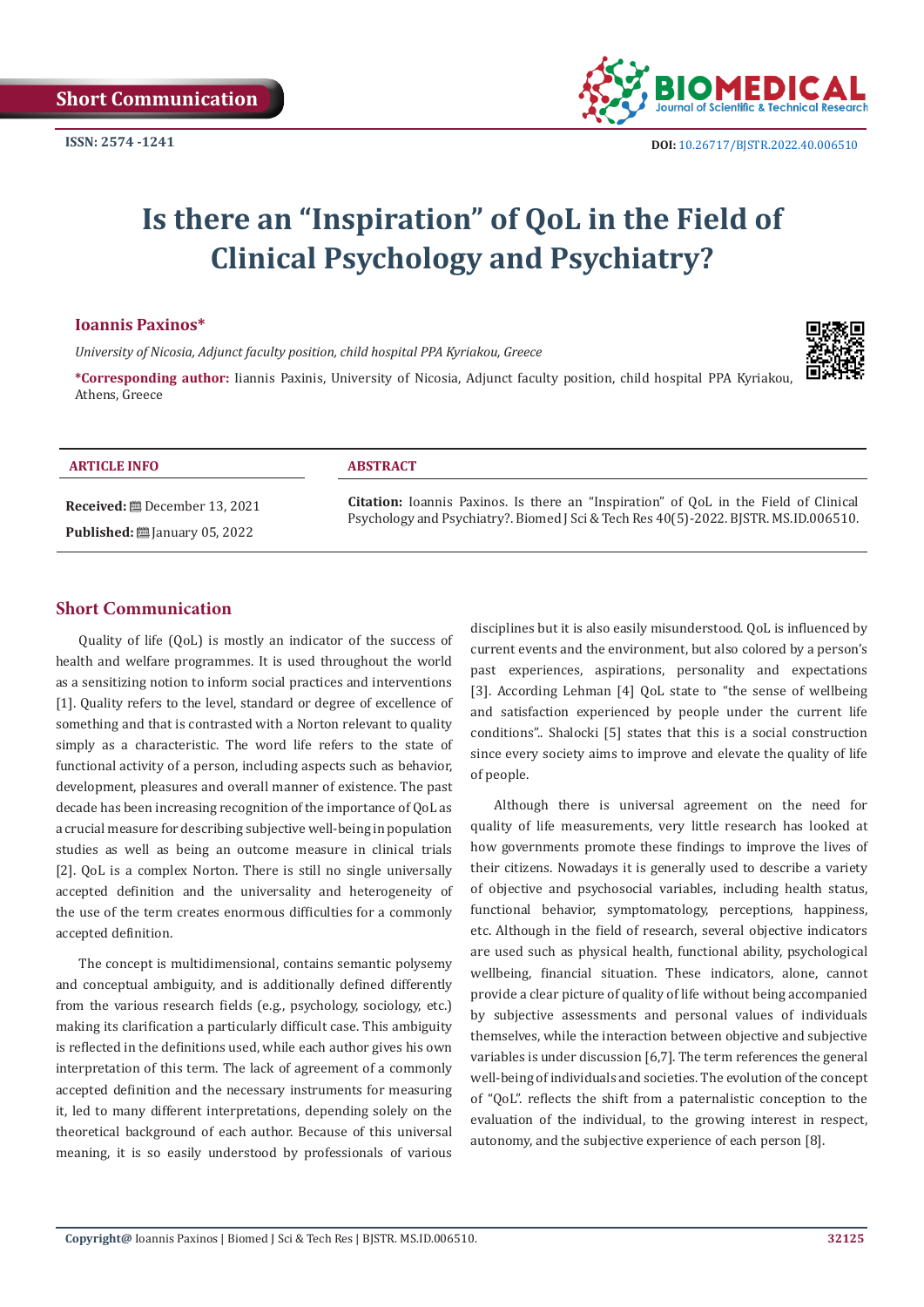Recently, the term has been increasingly used for personcentered planning as a key condition for implementing policies and services, as an indicator for evaluating the results of therapeutic interventions, and as a model for exploring the impact of individual and environmental factors on people's assessments of their lives [9]. QoL is subjective and therefore must be evaluated from the patent's perspective and it must been seen as an action-orientated approach. Barry (1996) [10] believes that people's perceptions of their lives are influenced by the interaction of several factors, such as individual and clinical characteristics, psychological concepts, personal values and beliefs, objective conditions and various cognitive mechanisms that ultimately mediate and shape similar perceptions. Schlockiest Verdugo [9] state eight factors that mediate quality of life perceptions, which are the following:

- **1)** Personal development,
- **2)** Emotional wellness,
- **3)** Self-management,
- **4)** Interpersonal relationships,
- **5)** Social inclusion,
- **6)** Rrights,
- **7)** Physical health, and
- **8)** Material well-being.

Verdugo, et al. [11] emphasize that quality of life assessment should be based on three statutory principles:

- **1)** It is important for all people and should be approached in exactly the same way for everyone, including people with intellectual disabilities,
- **2)** Evaluation should focus on how people experience their lives and personal well-being, and
- **3)** QoL evaluation reflects a mixture of two different meanings, something that is generally accepted and understood by all people and something that is meaningful to them about their lives, giving a personal interpretation to their experience. It follows that there is a need for a constant dialogue with the individual [12] and in this process of assessing the QoL no individual can be excluded despite the presence of cognitive deficits [13]. In addition, several core issues remain unresolved thereby limiting the practical application of its measurement [14]and the using measures that not truly assess QoL. In addition it is possible that no single, direct measure of life quality exists, or perhaps will ever exist.

QoL perception's cannot be restricted to a limited understanding of individual needs based on a reductionist approach of the term (focusing either on work production or on mental and physical

health), and many believe that only the models that think on heal and rehabilitation are valid. But this opinion is wrong. The greater appropriation of the QoL theory and model proposed by Schalocki, et al. [9] is its global vision of the person, considering its holistic needs and planning the supports it requires in a global way. Not only support is needed in language of rehabilitation but also in other facets of the person's life that are essential for their personal well-being: interpersonal relationships, social inclusion, self-determination, personal development, exercise of their rights, physical, emotional and social wellbeing. Concepts are often used as synonyms, such as "health state" or "health related quality of life"., which are multidimensional, broad and include physical, psychological and social components of life, but are not related with the individual perception of the individual about his life, values, and expectations.

The health related QoL emphasizes the specific impacts that the prevention and treatment of disease have on the value of survival. Health care holds accountable only for those aspects that it may directly affect [15]. The tendency to equate well-being with health has sometimes led to the unwarranted conclusion that any health status measure is a QoL measure and that conversely, QoL need be measured only by health status measures [16]. In reality, this easy association does not exist. QoL measures are of a rather different order than health status measures. People with exactly the same condition (i.e., health condition) may make completely different assessments of their life quality. Emphasis should be placed on the uniqueness of the individual, as the expectations and personal meaning of each person can modify objective situations into subjective values and interpretations [17]. Several measures have been developed to assess the QoL experiences of persons with mental disorders but these measures have been developed in general health care and which have been applied to persons with psychiatric experiences.

Measurements of QoL among persons with mental disorders is a very active and fertile field of assessment research. Wrong choice of measuring tool can have negative consequences on the assessments of the quality of life perceptions of the respondents. The critical issue in the concept of QoL is the uniqueness of the individual [18]. The apparent proliferation of newer measures suggests that no current measure fulfills the needs of most researchers and clinicians. QoL assessment must reflect the degree to which people have experiences that are valued for them [19]. An instrument for measuring QoL must be appropriate for the setting and reflect the aims of the study and must be quick to administer and easy to understand. Psychiatry has been especially prolific in assessing non-disease aspects of its patents by using concepts such as "impairment"., "disabilities". "handicap"., "social functioning". "satisfaction"., "social support". and soon. A fair number of instruments to measure these aspects have been in existence for